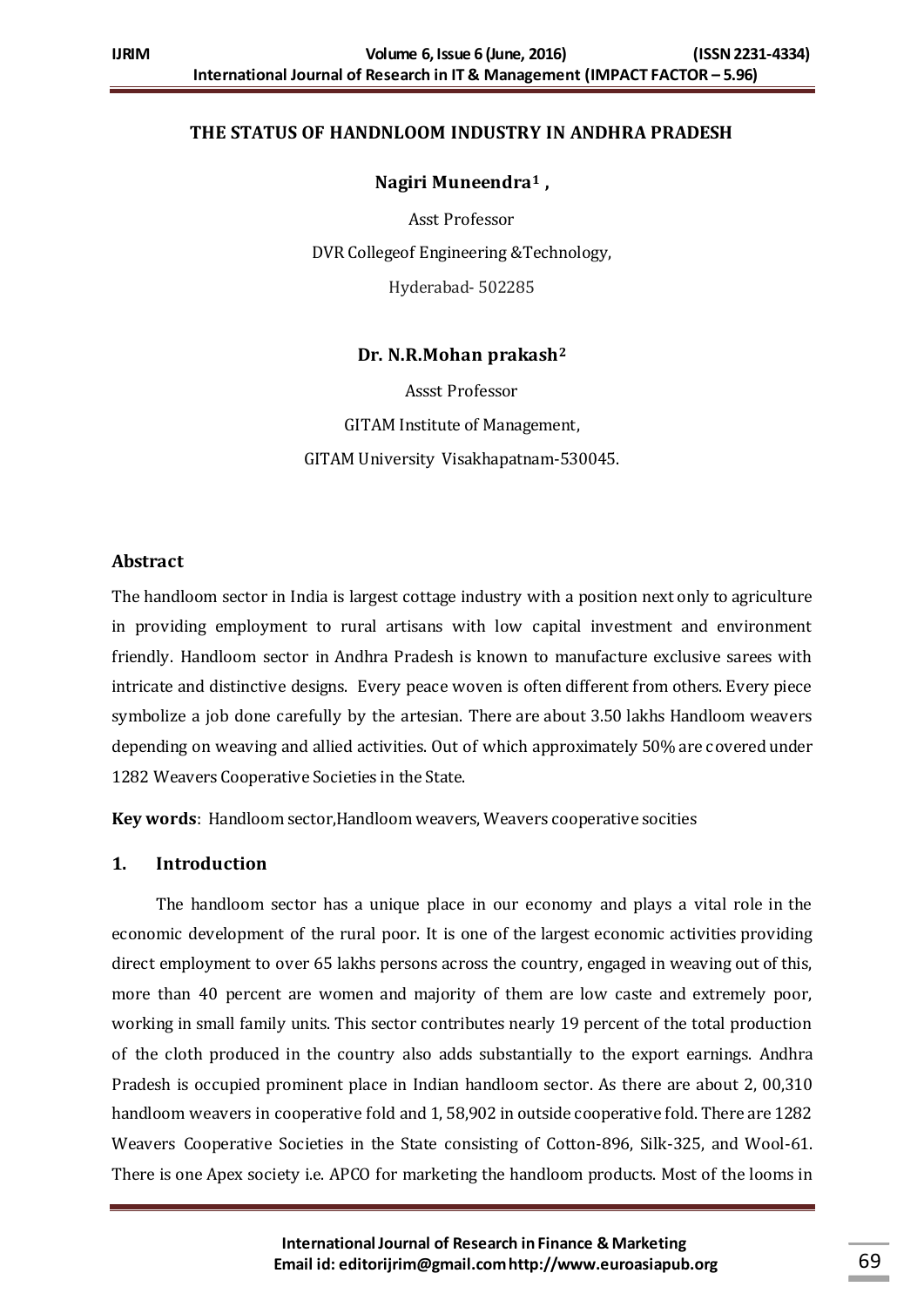the state, located in rural areas and primarily household activity, with mainly men involved in weaving and women and children involved in preparatory work. The tradition of weaving fabrics is age old in this state and it is in the stage of shrinking from past few decades. The glory of handloom weavers is now fading away. The main aim of this paper is to show the present status of handloom industry in the state of Andhra Pradesh.

# **2. Significance of handloomsector in rural economy**

The handloom sector has a unique place in India economy and plays a vital role in the economic development of the rural poor. It is one of the largest economic activities providing direct employment to over 65 lakhs persons engaged in weaving out of this, more than 40 percent are women and majority of them are low caste and extremely poor, working in small family units. This sector contributes nearly 19 percent of the total production of the cloth produced in the country and also adds substantially to the export earnings

# **3. Need of the study**

The situation of handlooms sector in Andhra Pradesh is not in favour due to diverse reasons. The stake holders of the industry viz., handloom weavers undergone several problems and then even striving hard for survival. Despite several measures taken by the government by the way of institutional support and direct financial assistance to the handloom weavers, they have been in miserable state due to myriad problems and are sustaining continuous losses. Therefore, there is a need to study methodically the present status of Handloom sector in Andhra Pradesh.

#### **4. Methodology**

To offer realistic and comprehensive information about the present status of handloom industry in Andhra Pradesh, data have been garnered from both principal and secondary roots. To develop a broad framework of this study, Primary data were gathered from reports of Indian Institute of Public Administration, New Delhi and Annual reports of ministry of textiles, Government of India, Department of handlooms and textiles Govt. of AP and through examination of various annual reports and renewed information from other agencies, Secondary data were compiled from books, diaries and other published stories.

# **5. Objectives**

- 1. To study the present status of handloom industry in Andhra Pradesh.
- 2. To examine the performance of handloom industry and to analysis the looms and usage pattern in the state.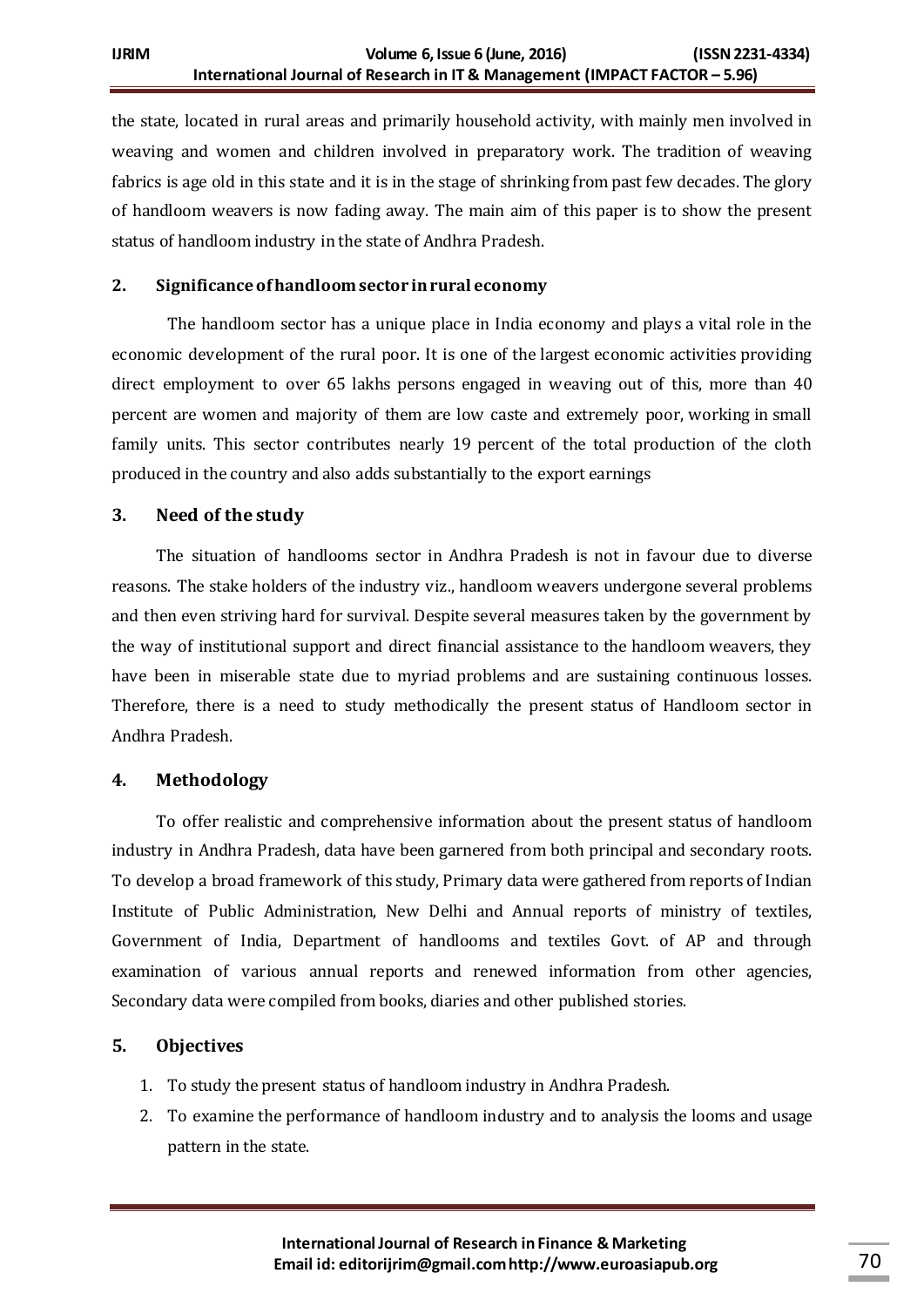# **6. Handloom Sector as rural employer**

Handloom sector is one of the largest employment providers after agriculture. It is essentially a very big labour intensive and low capital industry. It offers employment to the most vulnerable sections of the society, viz., women, scheduled castes (SCs), scheduled tribes (STs) and other backward castes (OBCs). Out of the 43.31 lakh persons engaged on about 23.77 lakh handlooms, of which, 10 per cent are from scheduled castes, 18 per cent belong to scheduled tribes, 45 per cent belong to other backward classes and 27 per cent are from other castes.

# **7. Looms and Usage**

According to the handloom census report 2010, in the state of Andhra Pradesh, there are 1.2 lack working looms existed, out of which 94.1 per cent are pit looms, 4.3 percent are frame looms, 0.1 percent are pedal looms and 1.5 percent are other looms. Out of 1.2 lakh looms about 85.4 percent are operated by households and remaining 14.6 percent are non-household looms. Out of the total capacity available in the state, 83.9 percent looms are being used for commercial, 2.7 percent looms for domestic production and 13.4 percent looms are being used for both domestic and commercial purpose.

# **8. Products and production process**

Usually Weavers in the state can produce a wide varieties of cloth. According to the market demand the list of cloths produced by weavers are listed in table: 7.1

| Fabric            | Production in % age |
|-------------------|---------------------|
| Angavastram       | 0.01                |
| Chaddar           | 0.01                |
| Saree             | 44.16               |
| Shawls            | 0.02                |
| Towel/Napkin      | 0.61                |
| <b>Bed sheets</b> | 1.12                |
| Lungi             | 0.44                |
| Dhoti             | 0.68                |

**Table: 9.1 various types of fabric produced by Weavers** 

Source: Handloom Census in 2010

From the table above it is observed that, sarees occupied major share in various products produced with more than 44 percent followed by bed sheets.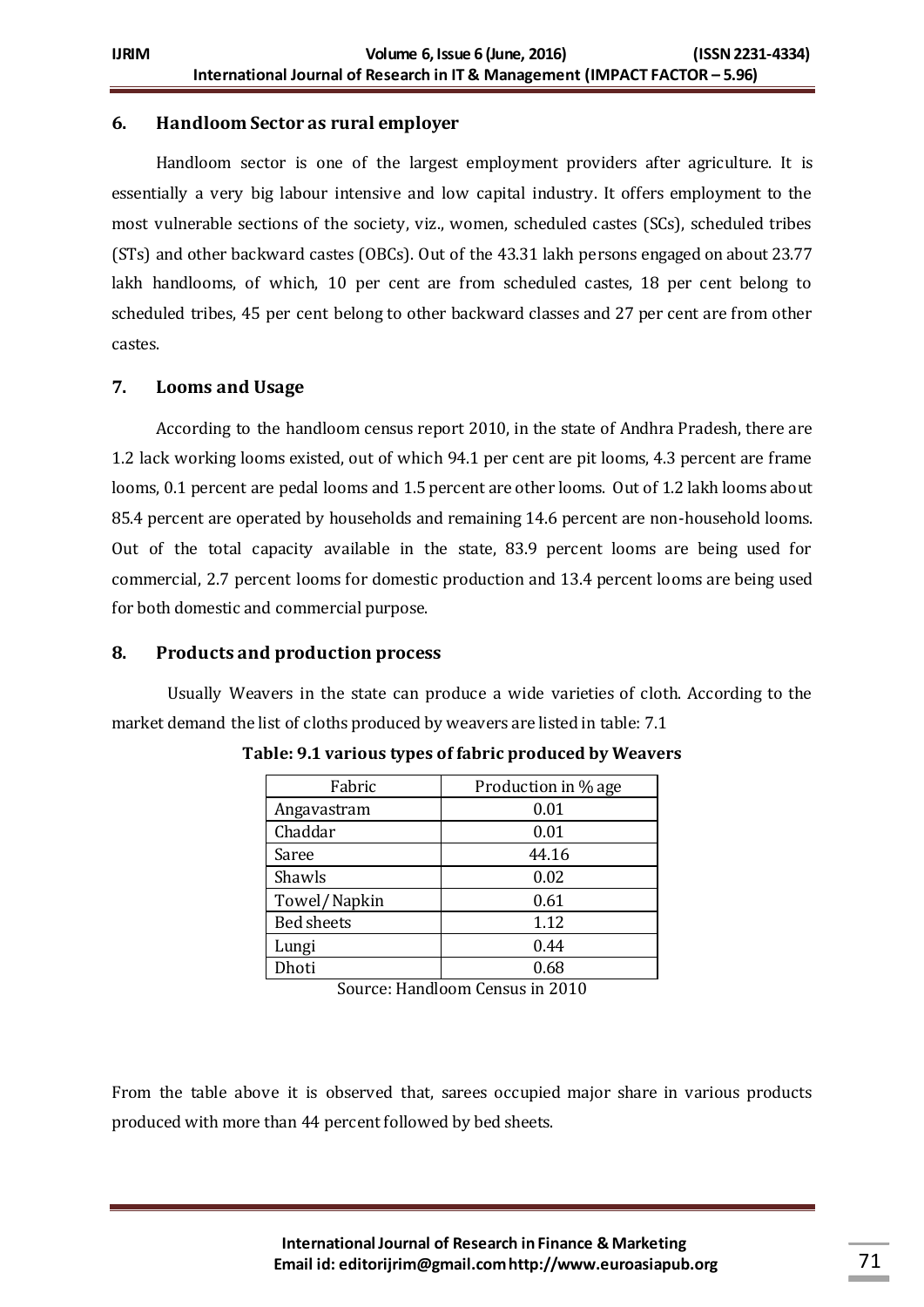# **9. Raw material and usage pattern**

Though the Weavers in Andhra Pradesh produce wide range of cloths, it is predominantly cotton based and uses various types of yarn. In addition to cotton yarn other types of yarn used for cloth production are Viscose, Muga silk, Eri silk, Mulberry silk, wool and Polyester blends. Cotton yarn is main input and available in different counts has used by many weavers as their primary input. Mulberry silk occupied the next place with 36.5 percent. Usage of various types of yarn including percentage distribution is shown in table: 3.3

| Types of Yarn      | Usage in % age |
|--------------------|----------------|
| Cotton (1-20)      | 3.5            |
| Cotton (21-40)     | 8.4            |
| Cotton (41-80)     | 34.2           |
| Cotton (above 80)  | 12.5           |
| Viscose & blends   | 0.1            |
| Muga silk          | 0.2            |
| Eri silk           | 0.3            |
| Mulberry silk      | 36.5           |
| Other silk         | 2.4            |
| Wool               | 1.3            |
| Polyester & blends | 0.4            |

**Table: 10.1 Usage of various types of Yarn (in % age)**

Source: Handloom Census in 2010

#### **10. Conclusion**

Handloom weaving is an artistry with traditional heritage and culture. It has been sustained through transferring the skill of weaving over generations. Though there is snugness in the handloom sector, the handloom products are quite famous for their artistic elegance and complicated designs. There are historical records show that handloom fabrics of India had built their reputation in the International market long before the historic industrial revolution. The status of handloom sector in the state is deprived as many of the weavers shifting to other professions due to poor earnings, unemployment and poor demand for their products.

# **References**

- 1. Subburaj. B & Joseph Nelson, " product strategies of Handloom weavers Co- operative societies - An empirical inquiry", Indian Co- operative review, Vol. 41, No. 3, January 2004, p. 166.
- 2. Rama Krishna Rao. B, "marketing miseries of Indian Handloom", Kurukshetra, Vol. 49. No. 8, May 2001, p. 35.
- 3. G Nagaraju, "Socio Economic conditions of Handloom weavers", thesis 2012.